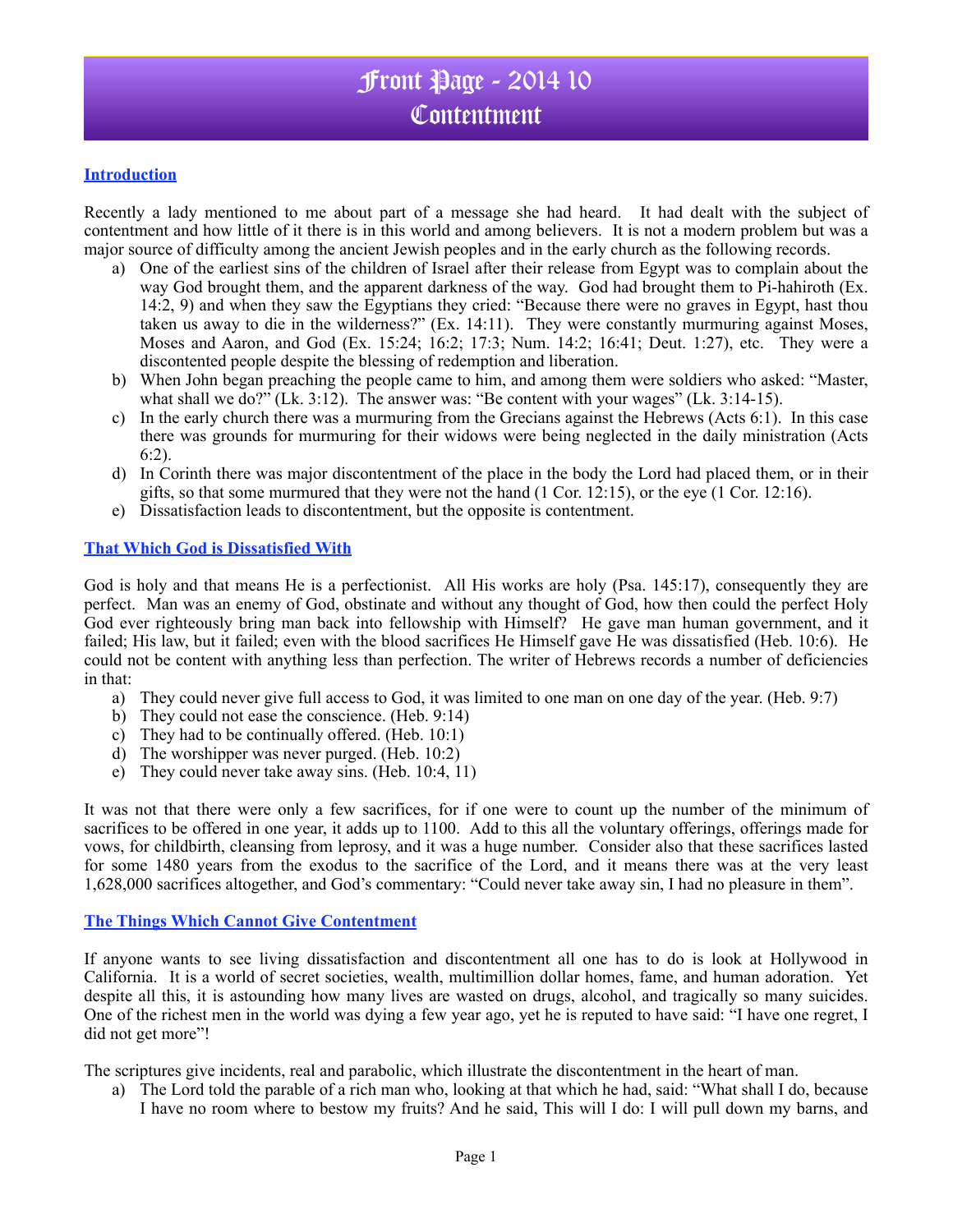build greater; and there will I bestow all my fruits and my goods" (Lk. 12:17, 18). Despite having more than sufficient he was discontent.

- b) Achan had a wife and a family and evidently wealth, but was not content. Then despite the command of God he took a Babylonish garment, two hundred shekels of silver, and a wedge of gold (Josh. 7:21), but he could not enjoy them for they had to be dissembled and put among their own stuff (Josh. 7:11), and hide them in the earth (Josh. 7:21). Discontentment ofttimes means getting things illegally and then not being able to fully enjoy them. The narrative does not end there for it caused the death of Achan, his wife, sons, and daughters. Discontentment results in spiritual, and sadly at times, physical death.
- c) Space forbids to consider:
	- i) Adam who, despite being God's gentleman farmer, took the opportunity to get more and brought sin into the world
	- ii) Judas who was discontented with what he had and became a thief
	- iii) Martha who was discontent with having so much to do and Mary not helping her so she complained to the Lord
	- iv) The prodigal son was discontented with the blessings he had in the home, and learnt the costly lesson by shame
	- v) One day a man came to the Lord who said: "Speak to my brother, that he divide the inheritance with me" (Lk. 12:13). Sadly the man had wrong priorities for covetousness was goading him on. The Lord could not be party to such a spirit. Rather, He used this situation as an opportunity to reveal what contentment is, the knowledge that God cares for us providing for our food and clothing (Lk. 12:22-31).

The final reality is:

## **Nothing in this world gives permanent contentment.**

### **Where is True and Eternal Satisfaction and Contentment To Be Found?**

True, eternal, permanent contentment and satisfaction **can only be found in one person** - not in things. That singular person is our Lord Jesus Christ, who has and ever will satisfy the heart and mind of God. This begs the question, "How do we know God is satisfied with Christ?" There are multiple reasons, some of which are:

- a) God raised Him from the dead, man denied its truth.
	- i) "And killed the Prince of life, whom God hath raised from the dead; whereof we are witnesses." (Acts 3:15)
	- ii) "Be it known unto you all, and to all the people of Israel, that by the name of Jesus Christ of Nazareth, whom ye crucified, whom God raised from the dead, even by him doth this man stand here before you whole." (Acts 4:10)
	- iii) "But God raised him from the dead." (Acts 13:30)
	- iv) "That if thou shalt confess with thy mouth the Lord Jesus, and shalt believe in thine heart that God hath raised him from the dead, thou shalt be saved." (Rom. 10:9; 1 Cor. 15:15; Gal. 1:1; Col. 2:12)
- b) The evidence He was raised from the dead:
	- i) The vacated tomb. I know we often speak of the empty tomb but in reality it was not empty, for the grave clothes were left.
	- ii) The post resurrection appearances of which the following are a few, and they were all skeptics:
		- 1. He appeared to Mary Magdalene (Mk. 16:9); Cephas (1 Cor. 15:5); James (1 Cor. 15:7); to those on the Emmaus Road (Mk. 16:12).
		- 2. He appeared in the upper room (Mk. 16:14; Jn. 20:19-24; 26-29); at Galilee (Matt. 28:16-17).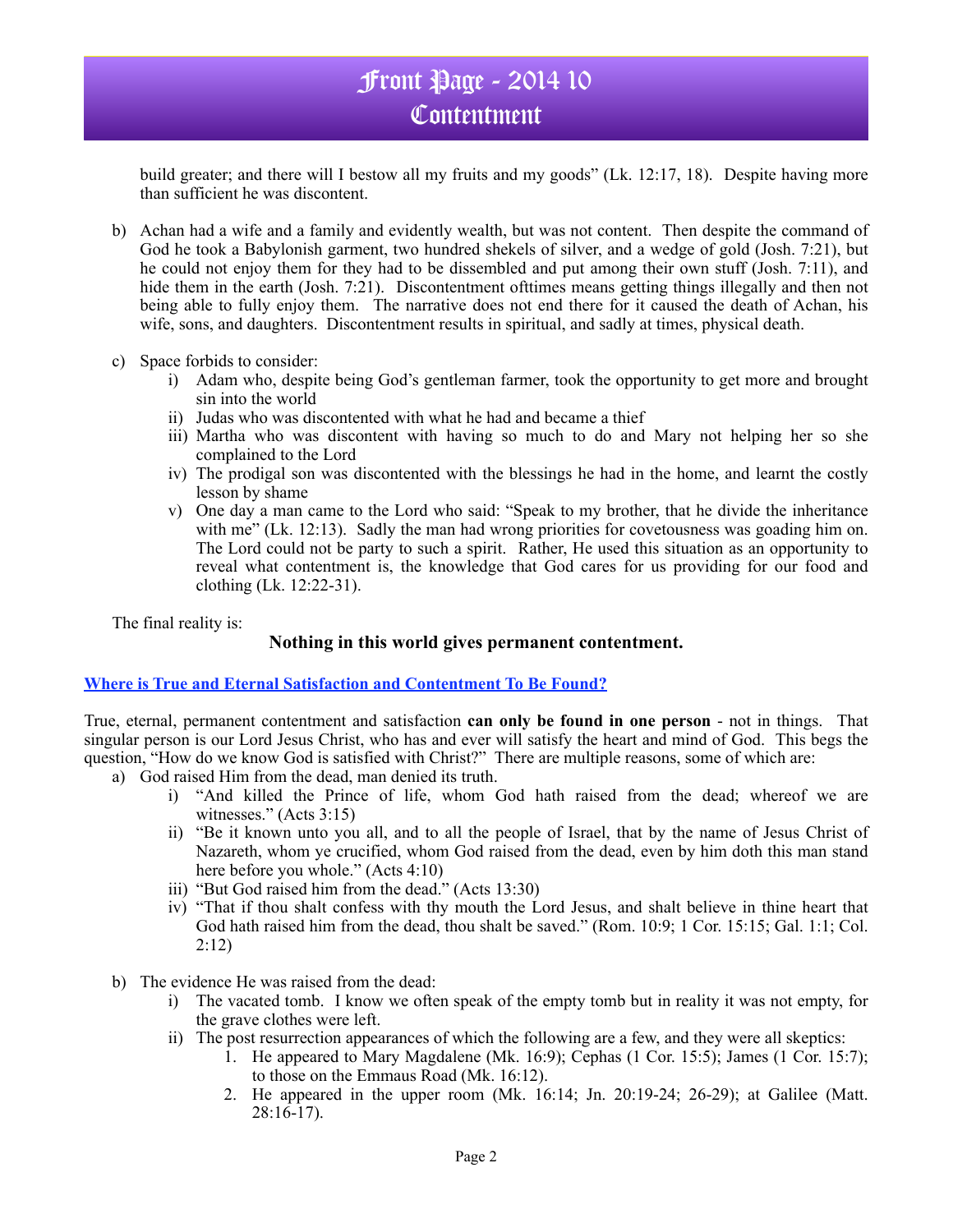- c) He was justified by the Spirit.
	- i) When we speak of justification it normally refers to the record of our guilt and crimes being eradicated, but how can it be used of God and Christ? Let us consider:
		- 1. "God forbid: yea, let God be true, but every man a liar; as it is written, That thou mightest be justified in thy sayings, and mightest overcome when thou art judged." (Rom. 3:4)
		- 2. "And all the people that heard him, and the publicans, justified God, being baptized with the baptism of John." (Lk. 7:29)
		- 3. "And without controversy great is the mystery of godliness: God was manifest in the flesh, justified in the Spirit, seen of angels, preached unto the Gentiles, believed on in the world, received up into glory." (1 Tim. 3:16)
	- ii) How is God and Christ justified since being holy they could never have a record of guilt? It means that they are cleared of all seeming guilt. The Lord claimed He was the Son of God and for that He was crucified. When God raised Him from the dead, and justified Him by the Spirits descent (Jn. 7:39), it was the divine approval that all He claimed to be, He was.
- d) God exalted Him to His own right hand (Matt. 22:44; 26:64; Acts 2:33; Rom. 8:34; Eph. 1:20); God let Him take the book of the ultimate government of earth (Rev. 5:7); God has no word of disapproval when His name and Christ's are united in praise (Rev. 5:11-14), and through Him there is forgiveness of sins (Acts 5:31; 13:38; Eph. 1:7; Col. 1:14); and eternal salvation (Heb. 5:9).

When an individual puts their faith in Christ for salvation, they are put "in Christ" and in that Person God has given us the Holy Spirit: "That we might know the things that are freely given to us of God" (1 Cor. 2:12); He "freely gives us all things" (Rom. 8:32); there is "given unto us exceeding great and precious promises" (2 Pet. 1:4); He has "blessed us with all spiritual blessings in heavenly places in Christ" (Eph. 1:3). What then are some of those blessings:

- a) When a loved one is a believer: "We sorrow not as others which have no hope" (1 Thess. 4:13)
- b) If the Lord comes while we are alive we know: "We shall all be changed, in a moment" (1 Cor. 15:51-52) and then, "caught up to be forever with the Lord" (1 Thess. 4:17).
- c) Then to eternally be in a sphere where we "shall see His face" (Rev. 22:4)
- d) "And God shall wipe away all tears from their eyes; and there shall be no more death, neither sorrow, nor crying, neither shall there be any more pain: for the former things are passed away." (Rev. 21:4)

### **Blessed contentment!**

But that is in the future. What of the present in the "let down's" of life, when life has lost its meaning and the future is so dark, when sitting alone in silent house? He has pledged that:

- a) When life is shadowed by loneliness: "I will never leave you nor forsake you" (Heb. 13:5).
- b) When life is dreadfully difficult due to afflictions: It is only for a moment, and "worketh for us a far more exceeding and eternal weight of glory" (2 Cor. 4:17); He will strengthen you (1 Pet. 5:10).
- c) When the home is silent due to the death of a familiar voice: He is "the God of all comfort" (2 Cor. 1:3); He will "comfort you" (2 Cor. 1: 4).

Who can comprehend the blessing of being able to say like Job: "For I know that my redeemer liveth, and that he shall stand at the latter day upon the earth: and though after my skin worms destroy this body, yet in my flesh shall I see God" (Job 19:25-26). The Psalmist could say: "As for me, I will behold thy face in righteousness: I shall be satisfied, when I awake, with thy likeness" (Psa. 17:15).

The fact is, it is very easy to say these things when in a comfortable friendly situation. All I can pray is that as we, as individuals, go through these sorrows and trials, may God be merciful and give us grace, and make it abound toward us, comforting us and strengthening us in the dark and dreadful days, preserving us from